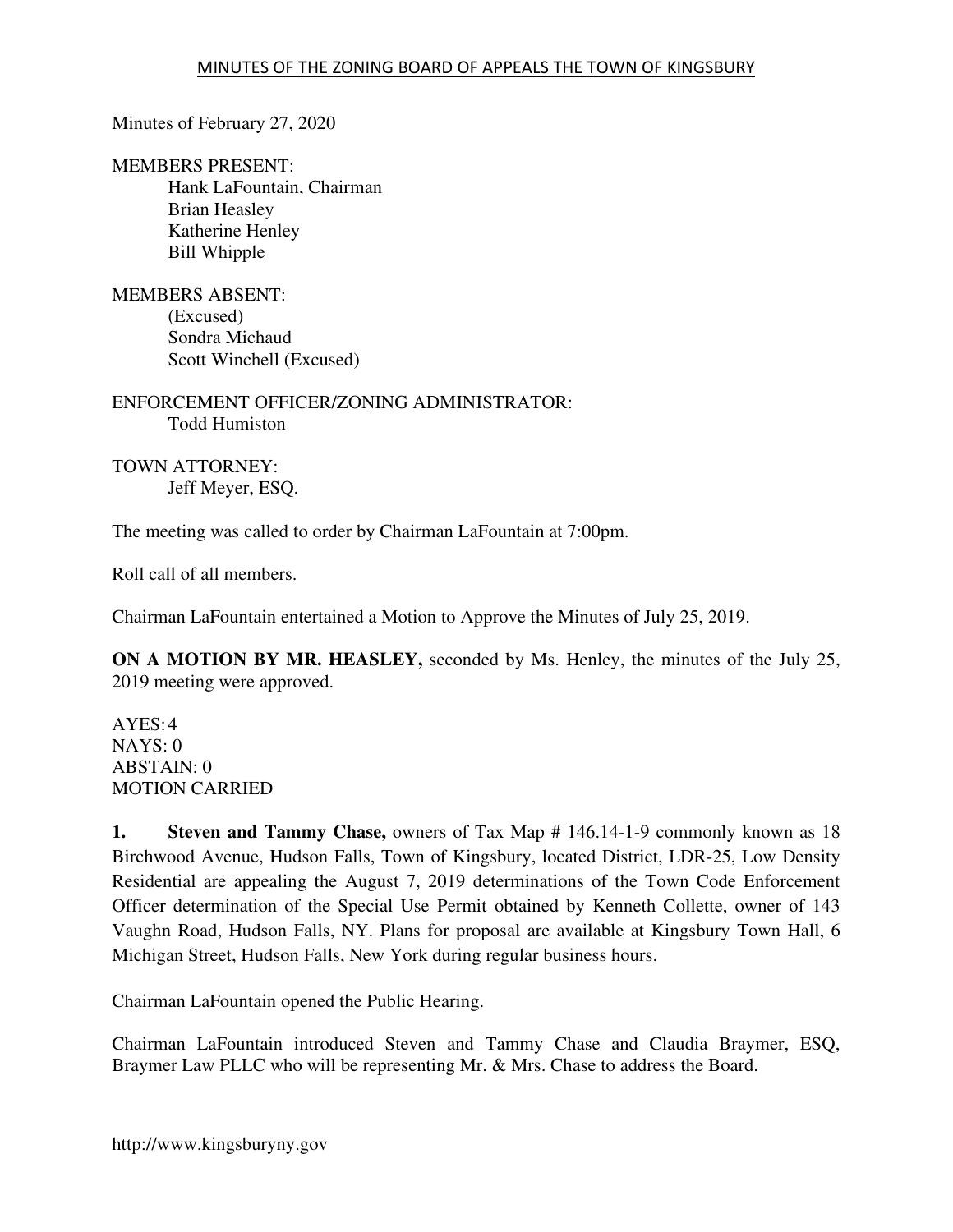Zoning Board of Appeals February 27, 2019

Ms. Braymer stated she is representing Steven and Tammy Chase, 18 Birchwood Avenue, Hudson Falls. They own the property bordering the property in question regarding the August 7, 2019 letter of determination of the Enforcement Officer.

Ms. Braymer gave a history of the ongoing issues with the neighbor's property. They do not agree with Mr. Humiston's findings and are appealing his decisions.

The reason they are appealing this action is because the Chase's home is in a Residential area as well as the property in question. This area is primarily used for homes.

Ms. Brayer showed the Board pictures that were downloaded to her laptop of the Chase's backyard.

Ms. Braymer stated Mr. Collette cut the buffer zone down between the yards in 2017. He did replace the trees. What they are looking at now is not what they were looking at before Mr. Collette cut the tress down.

Mr. Whipple questioned where the pictures were taken from as they looked like they were from areal pictures.

Mr. Chase stated they were taken from his backyard.

Ms. Braymer stated Mr. Collette has been using the property for his construction business. He has a Special Use Permit for storage sheds.

Ms. Braymer stated if Mr. Collette had gone through with the storage buildings like he had received the Special Use Permit, this would have mitigated any activities that are happening on Mr. Collette's property.

Mrs. Chase stated without the buffer zone being there the truck traffic and airplane traffic is much louder now.

Chairman LaFountain stated for clarification there is not a time limit as to when Mr. Collette can put up the storage buildings. He still has an open permit on this.

Ms. Braymer stated there is no indication that Mr. Collette is going to put up the storage buildings. They are asking to reverse Mr. Humiston determination that Mr. Collette can do whatever he wants as far as activities concerning his construction company. He was given permission to have storage buildings not to run a construction business.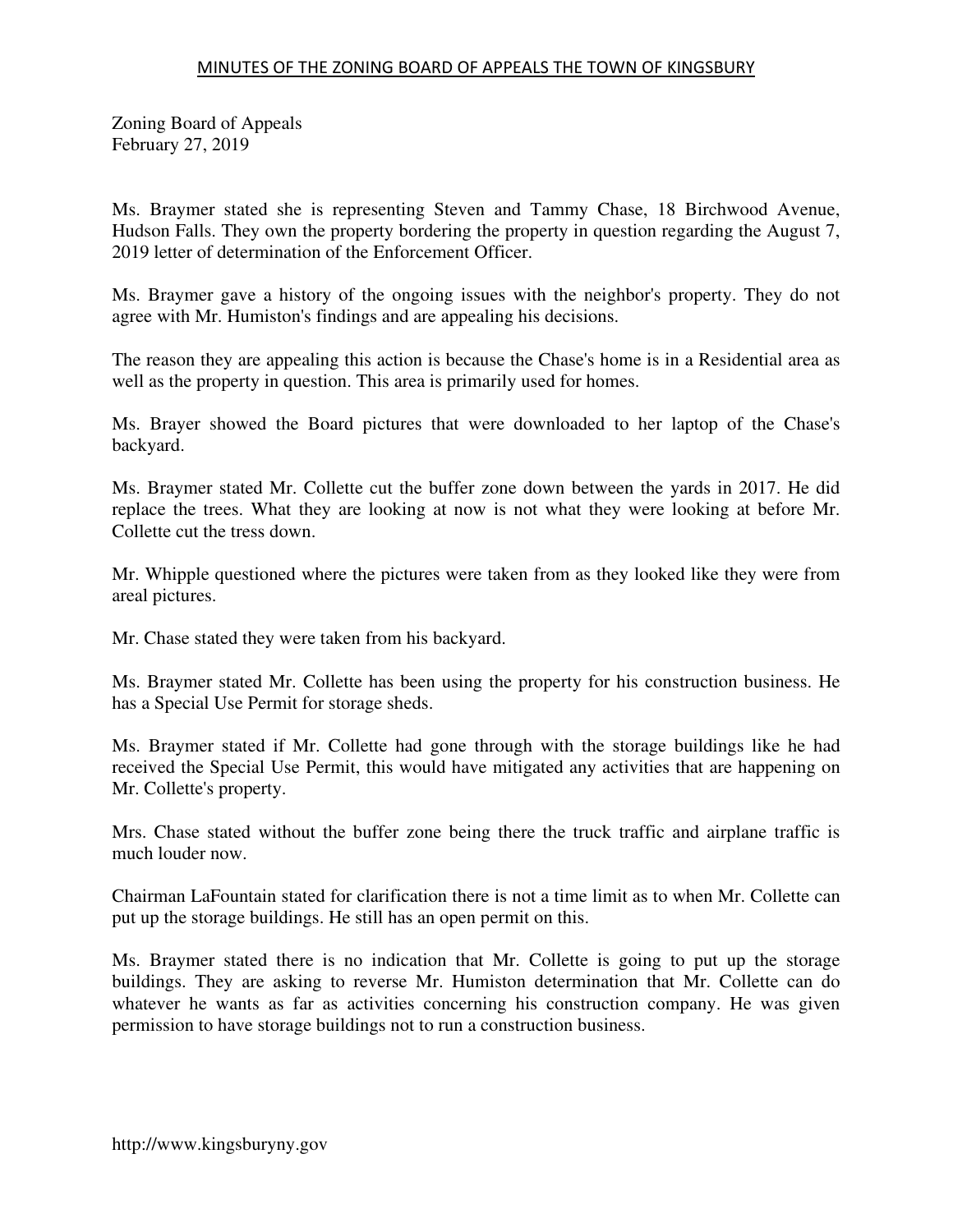Zoning Board of Appeals February 27, 2019

Mr. Whipple questioned the difference between Mr. Collette and Collette Construction that Ms. Braymer keeps referring to.

Ms. Braymer stated she believes Collette Construction has no ability to be located here.

Mr. Whipple questioned Ms. Braymer if she knew who owned the property and is rented to anyone.

She stated she believes Mr. Collette owns it personally and has no idea if Mr. Collette is renting the property to anyone.

Mr. Humiston, Enforcement Officer stated he spoke to the previous Code Enforcement Officer and was told the previous owner Mr. LaPan, LaPan's Foundry had a use variance allowing commercial use on the property in 1995. When the property sold the variance goes with the property. That clears up the Collette Construction issue. The Special Use permit is a secondary use on the property. The construction equipment has nothing to do with the Special Use Permit.

Ms. Braymer stated she does not agree with this. She believes Mr. Collette is not following the Special Use Permit approval.

Michael Crowe, ESQ, Fitzgerald Morris Baker Firth stated he is representing Mr. Collette.

Mr. Crowe stated essentially between Ms. Braymer and the Chases are doing is an old trick. Mr. Collette received his approval in October 2015. One of the first things Attorney Braymer talked about is the approval of a Special Use Permit in October 2015. The time to challenge that decision was in 2015. You have thirty (30) days to challenge. What you do when you run into a situation two or three years down the road is you get a determination from the Code Enforcement Officer to see if he is using the property within the Special Use Permit.

A special use permit is just that a special use permit. Mr. Collette applied for a special use permit to store vehicles on this property. The application shows that he was asking for outside storage aera as well as inside storage.

Mr. Crowe stated the applicants asked Mr. Humiston to go to the property and check for violation of the use. The object of that was so they could appeal his findings and come before the Board to argue the Special Use Permit.

Mr. Crowe stated a Use Variance does not go away it stays with the property. The Special Use Permit can be modified. A Use Variance cannot be modified. This is a New York State Law.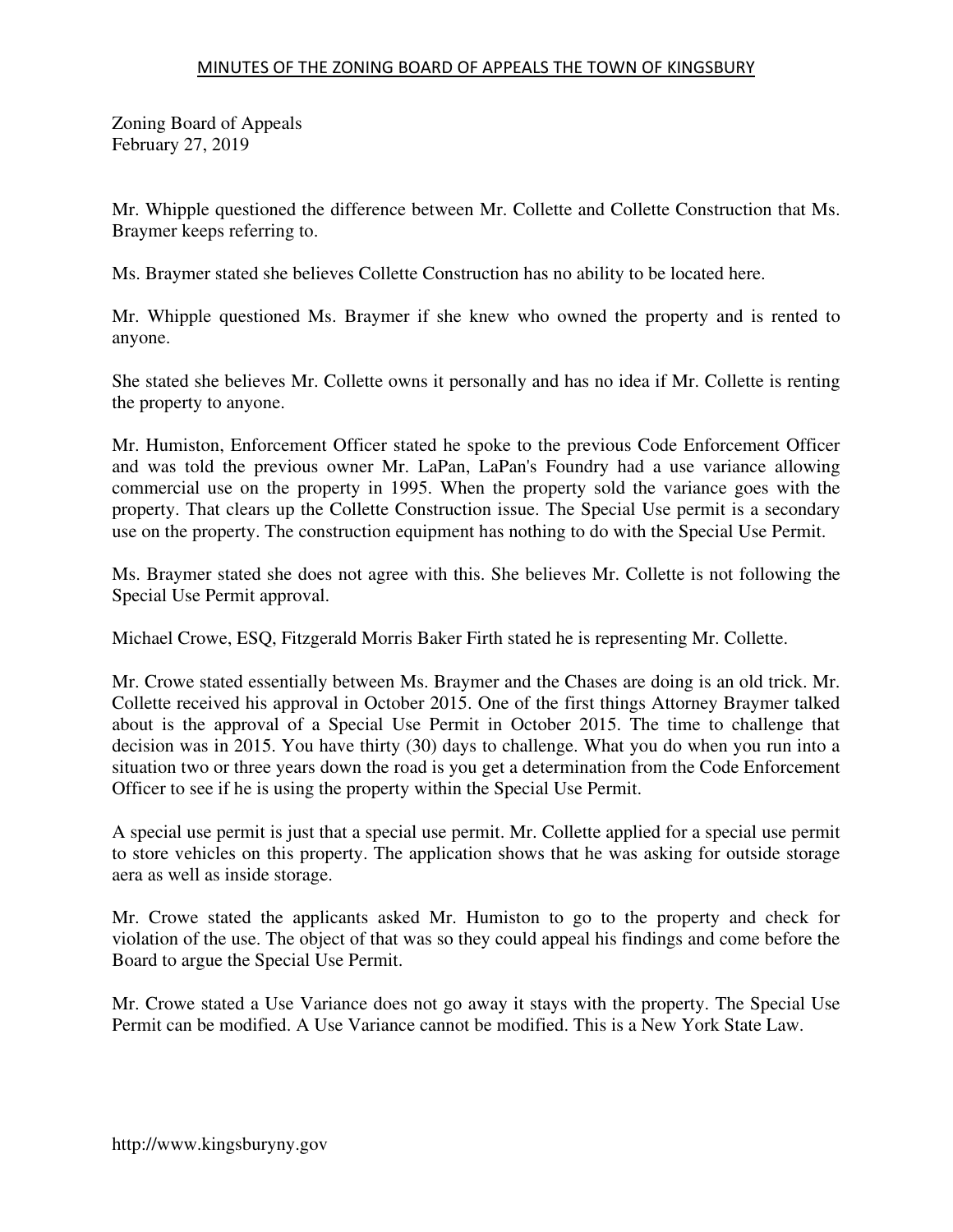Zoning Board of Appeals February 27, 2019

Mr. Crowe stated to the Board is here tonight to determine if Mr. Humiston had any basis to make his decision. He used his expertise in making his decision.

Discussion ensued among the Board with questions addressed by the Applicants Representative.

**ON A MOTION BY MR. HEASLEY**, and seconded by Mr. Hogan the Kingsbury Zoning Board of Appeals declares lead agency status and having reviewed the short form SEQRA submission and having taken a hard look at the potential environmental impacts finds that there are no potential negative environmental impacts anticipated from this project and the Board issued a negative declaration on the project.

Chairman LaFountain closed the Public Hearing.

The Board then reviewed the proposed resolution.

# **ZONING BOARD OF APPEALS OF THE TOWN OF KINGSBURY COUNTY OF WASHINGTON, STATE OF NEW YORK**

Resolution No. 1 of 2020 Adopted February 27, 2020

Introduced by WILLIAM WHIPPLE who moved its adoption

Seconded by BRIAN HEASLEY

## **RESOLUTION AFFIRMING THE DETERMINATION AND INTERPRETATION OF THE ENFORCEMENT OFFICER**

**WHEREAS**, pursuant to the Chapter 280 of the Code of the Town of Kingsbury, the Town of Kingsbury Zoning Board of Appeals (hereafter the "ZBA") is authorized and empowered to interpret the Town Code, in accordance with said Chapter 280 of the Code of the Town of Kingsbury and Section 267-b of the Town Law;

**WHEREAS,** Mr. and Mrs. Chase, residing at 18 Birchwood Ave, Town of Kingsbury (hereafter the "Appellant"), is appealing the determination of the Enforcement Officer of the Town of Kingsbury relative to Mr. Ken Collette's use of the real property located at 143 Vaughn Road, Town of Kingsbury, Tax Map No. 146.-1-21.3 ("Collette Property") is permissible; and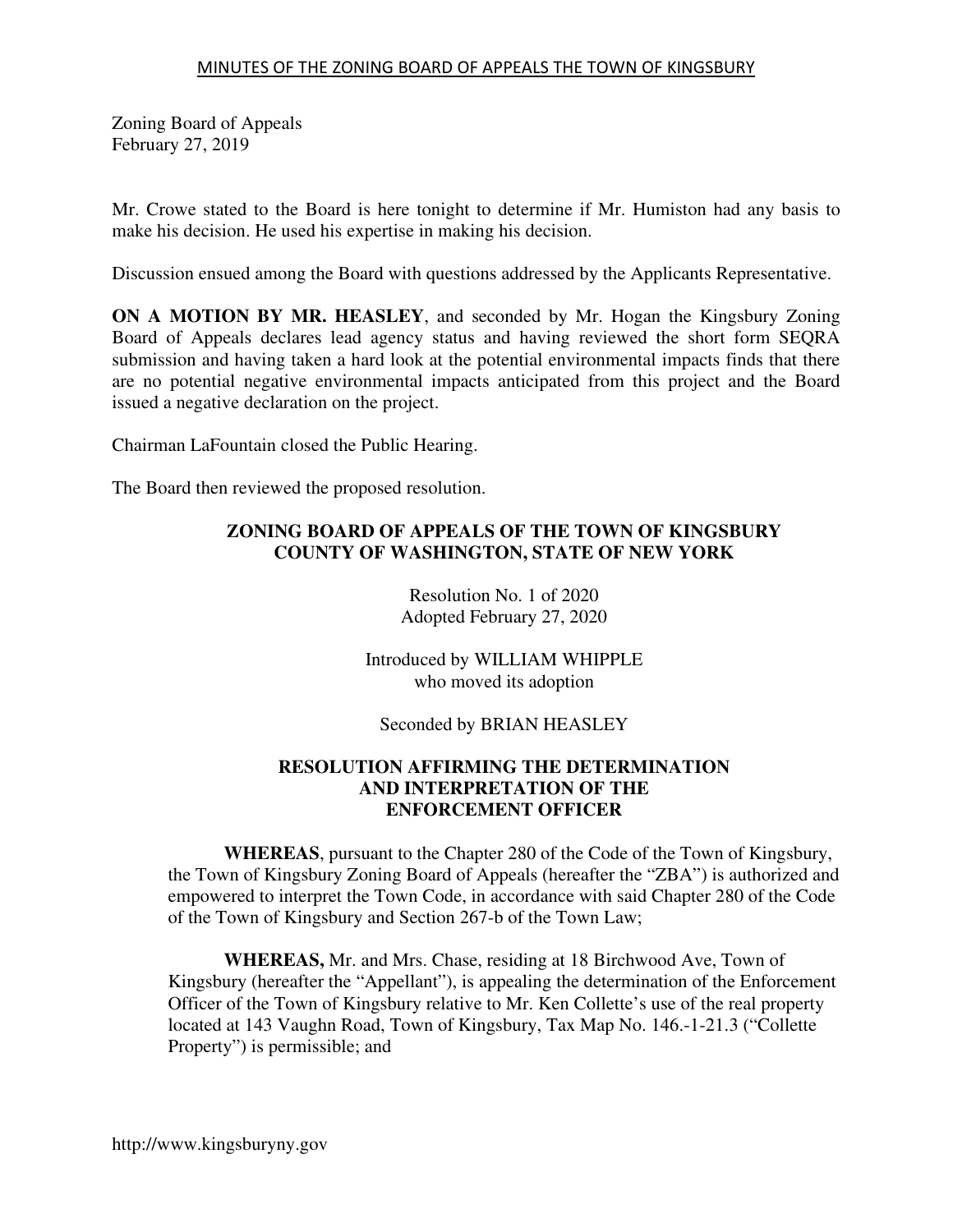#### MINUTES OF THE ZONING BOARD OF APPEALS THE TOWN OF KINGSBURY

Zoning Board of Appeals February 27, 2019

> **WHEREAS**, the Collette Property having previously obtained use variances in 1995 and 1998 permitted the property to be used for fabrication and casting of materials as part of an industrial business operation located on the premises; and

> **WHEREAS**, in 2015 the Code Enforcement Officer confirmed that the Collette Property could continue to be used for the fabrication and casting of materials as part of an industrial business operation, located on the premises; and

> **WHEREAS**, also in 2015, Mr. Collette applied for a Special Use Permit to also locate a water recreation and storage facility at the Premises, which was approved in October of 2015 and is a separate and distinct approval; and

> **WHEREAS**, by written correspondence dated August 7, 2019, the Enforcement Officer determined that the current use of the Collette Property was permissible based upon the prior use variances that were obtained for the property; and

**WHEREAS**, by application dated October 7, 2019, the Appellant's are appealing the interpretation and determination of the Enforcement Officer relative to the current use of the Collette Property; and

**WHEREAS**, in accordance with the State Environmental Quality Review Act (hereafter "SEQRA"), the requested interpretation is a Type II action; and

**WHEREAS**, a public hearing was duly held on the requested interpretation at which time the Applicant and members of the public were entitled to comment on the requested variances; and

**WHEREAS**, the ZBA has reviewed the Application and supporting materials, the existing record for the property, and has taken into consideration the comments from the public, and has reviewed the criteria found in Town Law Section 267-b.

#### **NOW THEREFORE BE IT**

**RESOLVED**, the interpretation and determination of the Enforcement Officer is affirmed as the Collette Property is presently being used as an industrial business operation in line with the prior discussions and approvals obtained for the premises; and be it further

**RESOLVED**, this resolution shall take effect immediately.